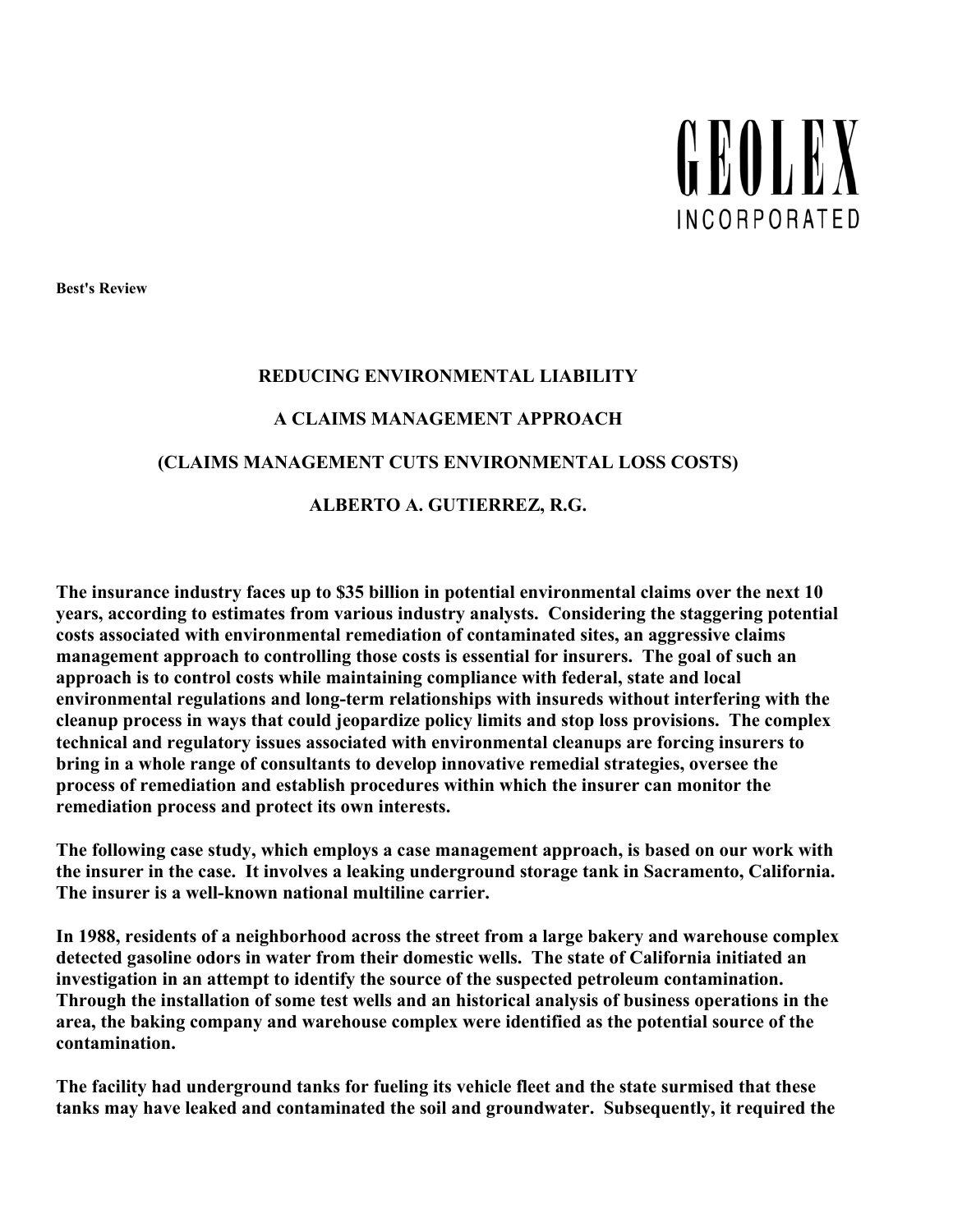**bakery/warehouse owner and operator (the insured), under an administrative order, to conduct an investigation to determine whether the insured's tanks had leaked, and if so, to remediate the site.**

**The insured retained an environmental engineering firm to conduct the initial investigation, which determined that the tanks indeed had leaked and that the soil underneath the tanks as well as groundwater had been contaminated. The insured then notified his insurance company of a potential claim under an Environmental impairment Liability policy – with a maximum policy limit of \$2 million – on the business' underground tanks.** 

**After determining that coverage existed, the insurance company took no initial action, allowing the insured's consultants to continue to conduct the investigation and to design a remedial action for the site. After the initial deductible was met, the insurer paid approximately \$600,000 to the insured's consultant for investigation and capital costs associated with the implementation of a remedial system, which was designed to operate over a period of approximately 10 years – the period of time estimated to be necessary to meet soil and groundwater cleanup standards.** 

**After about two years, the insurer determined that the remediation was not progressing as expected and that it seemed likely that the project would approach the \$2-million policy limit. At this point, the insurer retained its own environmental consulting firm to review the status of the remediation and to recommend ways to reduce operation and maintenance costs and perhaps accelerate the process, with the objective of limiting the loss to the insurance company.** 

**After a detailed analysis of the existing site data and some limited additional field investigations, the consultants determined that contamination from an adjacent site was contributing to the problem. In fact, it appeared that the present remediation system actually might be drawing offsite contamination onto the insured's site. At the time, the insured was not motivated to conduct additional investigations since the owner and operator felt he had the situation under control and was well within his \$2 million policy limit. Clearly, in this situation, the interests of the insured and the insurer diverged at this point. The insurer did have an ongoing interest in controlling – and reducing – the total cost of remediation on the site, since it was obligated to pay up to the \$2 million policy limit.** 

**Following investigations by the insurer's consultant, the remediation system was modified by replacing and moving the groundwater extraction wells and identifying the source of contamination on the adjacent property. At that point, the insurer's technical representative became directly involved with the insured's contractor and the appropriate regulatory agencies to limit the scope of the remediation activities so the insured's site-related problems would be remediated but the adjacent site's contamination problems would be shifted to those responsible for that site. In addition, the insurer's consultant successfully negotiated with the state of California and local regulatory agencies for new cleanup standards that protected human health and the environment, yet resulted in a significant decrease in the ultimate cost of the remediation.** 

**As a result of the activities of the insurer's consultant, which cost the insurer approximately \$150,000, the ultimate remediation costs – originally estimated to be about \$1.8 million, including the capital and operations maintenance costs – were reduced by 30%. The total cost to the**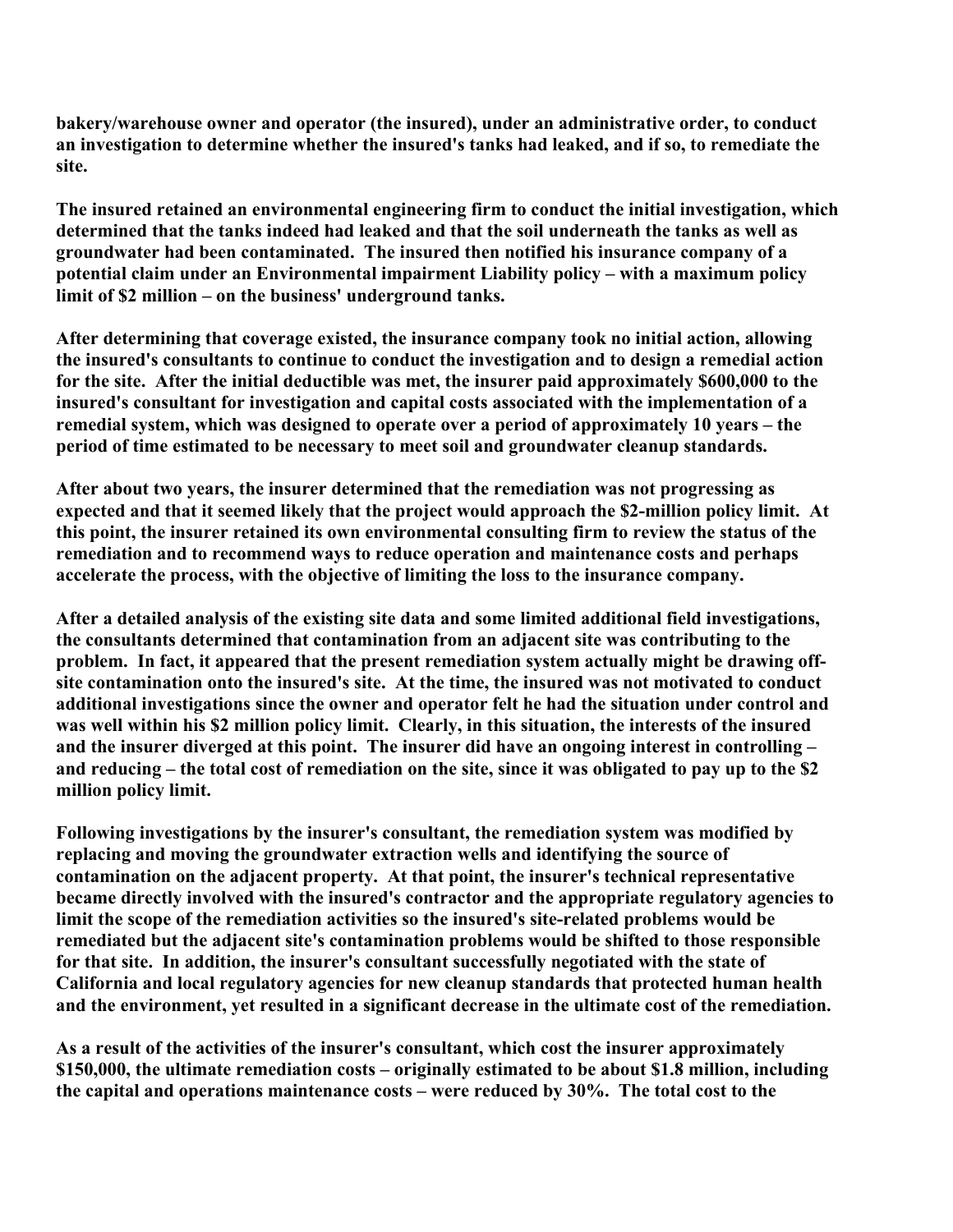**insurance company was just over \$1.3 million, which included all of the costs incurred by the insurer's consultants. In addition, the site currently is in the process of being closed and it is anticipated that the remediation will be completed this year, as four years earlier than the original target for completion. The total savings to the insurance company was \$500,000.** 

**This case represents one example of how a claims management approach can significantly reduce the ultimate cost of environmental claims to insurers. Since most massive environmental cleanups are measured in tens of millions of dollars, these potential savings are significant. In fact, in this case if a claims management approach had been in place from the start the life-cycle remediation costs may have been reduced by up to 50%.** 

### **APPROACH OVERVIEW**

**Following the passage of a constellation of environmental statutes, numerous multiparty, complex environmental cases involving contamination of air, land and/or water have been moving through the court systems. Since the goal of the environmental laws is to identify the parties responsible for the damage and force them to clean it up, every company even remotely connected to an identified environmental site rushed to locate any and all current insurance policies they had at present or during the past 40 years, based on the retroactive nature of the laws. Considerable litigation followed as all the parties scrambled to figure out who was going to get stuck with the bill.** 

**While different courts on both the state and federal levels have yielded inconsistent results, as a general statement, the insurance industry has been caught in the legal net. As evidenced by the dramatic reserves taken by insurers in this area in 1995, the insurance industry is steeling itself for heavy losses.** 

**In addition to establishing which parties are responsible for the damage, these environmental cases have addressed insurance coverage issues under both the commercial general liability policies and environmental impairment liability policies held by those parties identified as responsible under the law. What is atypical about the environmental statutes is that, among other things, some apply retroactively and impose "joint and several" liability (that is, the Comprehensive Environmental Response Compensation and Liability, commonly referred to as Superfund). Retroactivity means the laws apply to lawful-at-the-time actions taken in the past that have resulted in contamination in the present. Joint and several liability means that if 100 parties are determined to have contributed hazardous or toxic waste to a dump site,** *each* **of those parties is potentially liable for the cleanup of the entire site. Clearly, the goal of the Superfund regulations is to get someone to clean up the contaminated sites. As stated, these statutes cast a wide net in which the insurance industry often is caught.** 

**As a result, it is critical for insurance companies to utilize all possible means to control the costs associated with their established liability under the various policies issued over the past 40 years. This need, combined with the evolving complexity of technical and regulatory issues associated with the environmental cleanups, requires insurers to take a careful look at how they can control costs without jeopardizing policy limits and stop loss provisions.**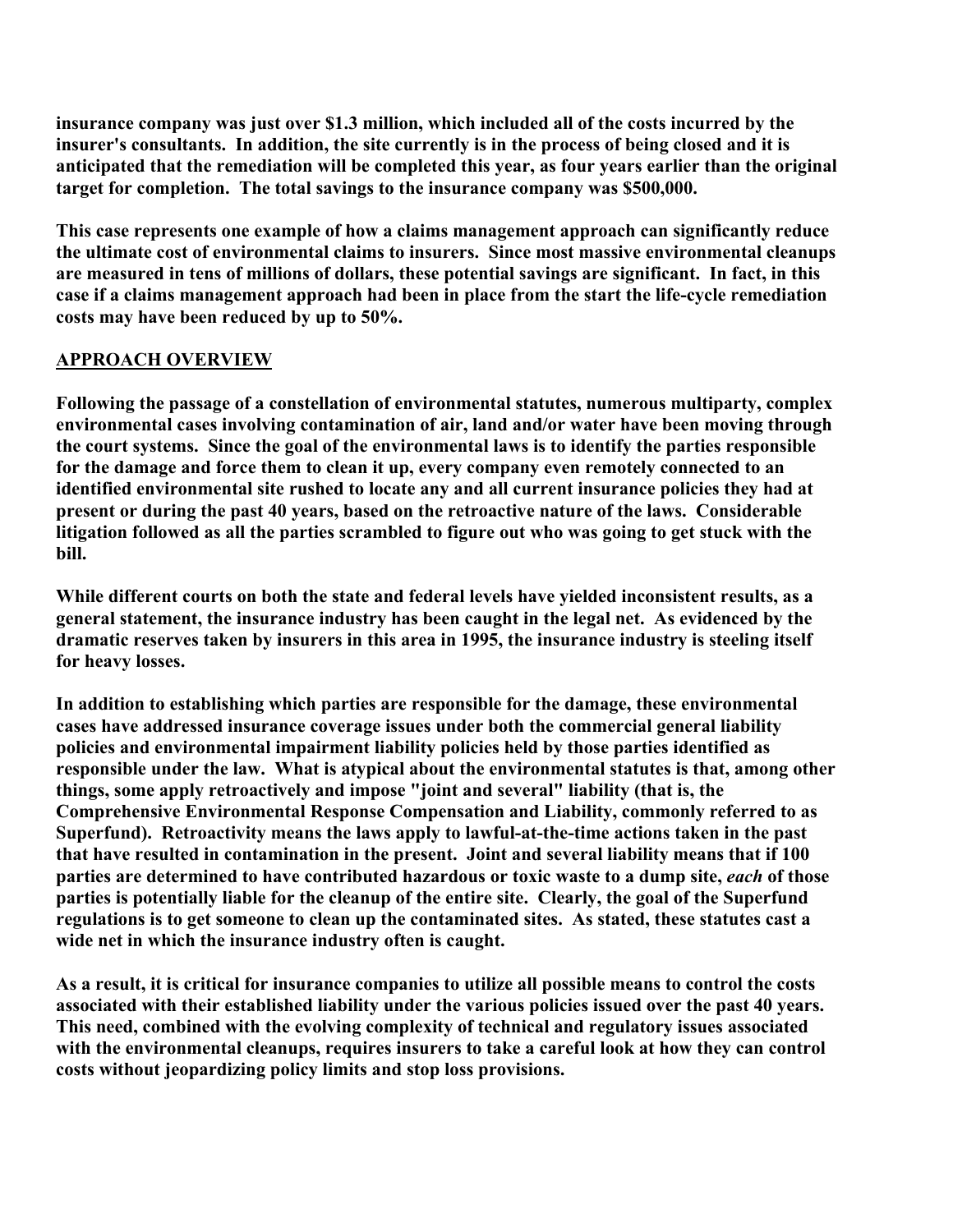**Most insurance companies do not want to assume direct responsibility for managing environmental cleanup projects for which they have established coverage. However, at the same time, they need sufficient oversight involvement to substantiate and, more importantly, to control costs incurred by the insured in implementing covered remediations. A tested and successful claims management approach for major liability and property insurance companies dealing with environmental claims involves both in-house and outside resources and consists of five key elements, shown in Figure 1.** 

**The process integrates the insurer into the planning and decision-making process through an auditing-not-management role and identifies key points where insurer approval is required before the insured moves to the next major cost phase. This level of involvement increases the insurer's control of expenditures and reduces its total exposure, while avoiding direct management of the environmental cleanup actions.** 

# **STEP 1: TECHNICAL CONFIRMATION OF RESPONSIBILITY OF INSURER**

**When a claim has been made against policies dating as far back as the 1950s, insurers first must determine that the claim is valid in terms of the technical positions presented by the insured, such as the type and timing of an alleged release. CERCLA, or Superfund, is effective retroactively and imposes strict liability as well as "joint and several liability." These legal concepts constitute a wide net for identifying the parties responsible for environmental degradation.** 

**Those parties constitute the policyholders seeking compensation from their insurers for complex environmental cleanups. The insured's operations and the potentially hazardous substances they generated – alleged to be responsible for the environmental damage – must be thoroughly examined. Technical information useful in this analysis includes aerial photographs of the site, flow diagrams of the engineering process, industrial site plans and adjacent and subsequent landuse data. If site-specific data are incomplete, process flow diagrams can be generated from knowledge of comparable business operations. This data must be assembled to determine whether the historic practices of the insured generated Superfund-regulated wastes or effluents, and if so, their nature, volume, disposition, fate and role in driving the technical basis for the claim.** 

**Similarly, toxic torts or claims of bodily injury by citizens living or working on-site must be evaluated in terms of valid coverage from a technical perspective. Data on the toxicity and mobility of the substances used by the insured are assembled and screening risk assessments is performed to determine if a probable worst-case scenario indeed results in potential insurer exposure.** 

**In many cases, technical and regulatory documents can be prepared to document the determination of "no coverage" based on the fact that environmental liabilities resulting in government agency actions or orders for remediation were not attributed to the insured. In those cases where it can be demonstrated that the insured is not responsible, subsequent steps can be avoided and the case closed. Negotiations with "potentially responsible parties" and regulatory agencies may be necessary before the case can be closed and the insurer excluded from further participation.**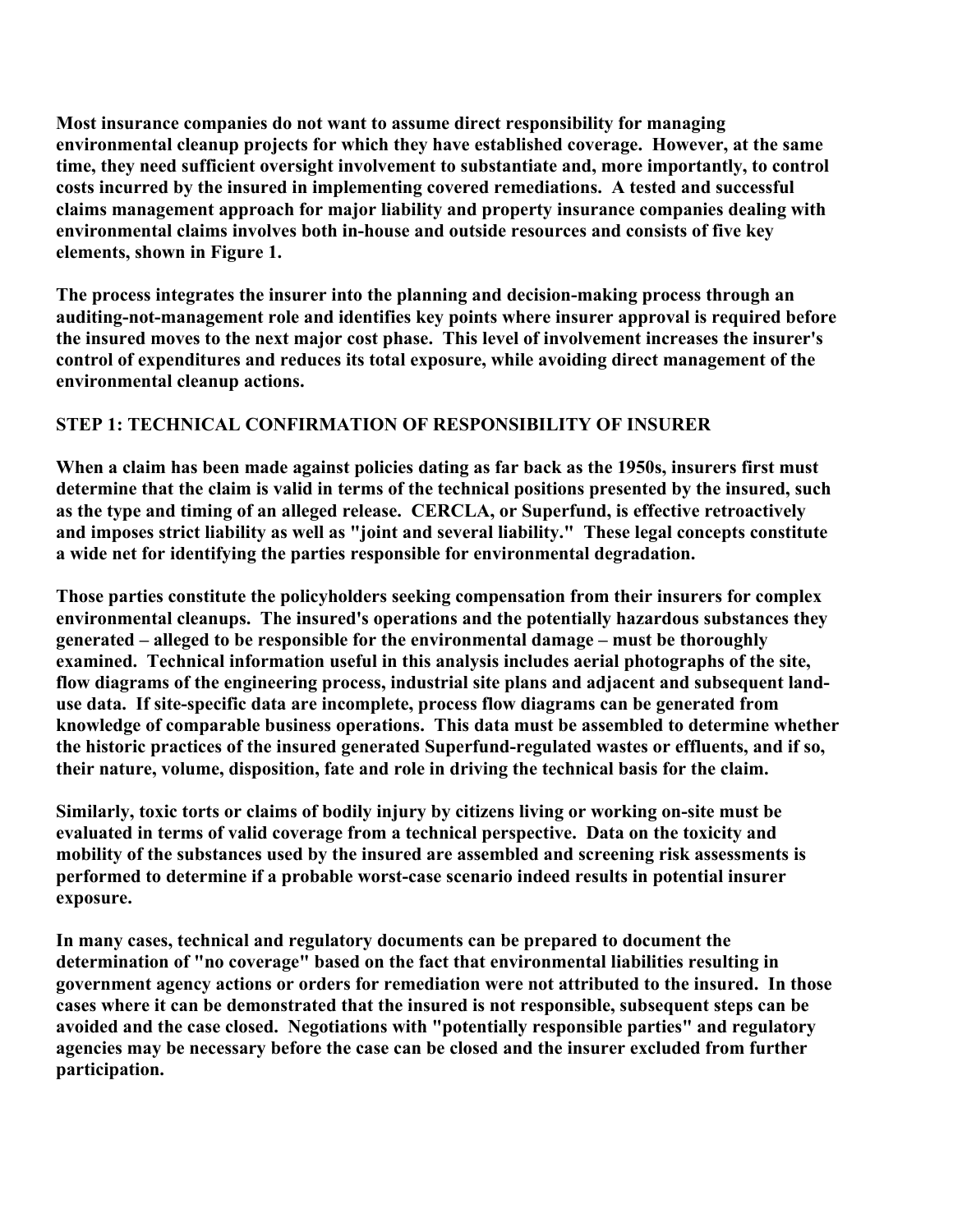## **STEP 2: DETERMINING THE MAGNITUDE OF INSURER'S EXPOSURE**

**Once coverage under the insured's policy is determined or unsuccessfully litigated, the next major task for the insurer is to evaluate whether there is sufficient technical information available to determine the magnitude of the insurer's exposure resulting from the insured's operations, and if not, to structure the assembly of additional data so the liability can be quantitatively defined.** 

**While assembly of this data is the responsibility of the insured, it may necessitate site characterization activities, the cost and focus of which should be controlled by the insurer with an audit of the technical work plan, competitive bid process and field implementation activities and costs. For this task, efforts should be made to require the insured to examine life-cycle costs and regulatory options for limiting remediation costs. Should the liability of the insurer be relatively small with respect to total remediation costs, or if the overall exposure is small, a** *de minimis* **settlement with the insured should be pursued at this step to close the claim.** 

# **STEP 3: EVALUATING REGULATORY AND TECHNICAL ALTERNATIVES**

**Upon completion of the data assembly task, the "alternatives evaluation phase" is designed for flexibility so that a response or remediation strategy is developed that is most responsive to the obligations of the insurer. The screening and selection of a remedial strategy for any specific site requires an evaluation of environmental management strategies, taking into consideration the overall costs to the insurer and the maintenance and/or enhancement of the proposed or existing land use. A key feature in this phase is to require that the insured adopt an open-minded approach when gathering information on life-cycle costs relative to various applicable cleanup or regulatory compliance strategies.** 

**Following the gathering of data on the range of possible technologies or solutions available, a screening process must be undertaken by the insured to determine candidate processes, optimal technologies or strategies for further study. Review of the screening process and participation by the insurer's technical representatives will ensure integration of the insurer's program objectives. The screening evaluation covers a broad set of economic, scientific, operational, regulatory, political and stake-holder acceptance factors.** 

# **STEP 4: PREFERRED OPTION SELECTION/IMPLEMENTATION**

**The options filtered out of the screening process should be subjected by the insurer to a rigorous life-cycle analysis that encompasses such factors as technical feasibility, including systems engineering and preliminary design; capital, operation and maintenance costs; and safety/risk management. Under some tasks, additional field data, including treatability studies, may be warranted to adequately address site-specific issues before the selection of an optimal remedial strategy. If additional field investigations must be conducted, competitive not-to-exceed cost estimates should be required from the insured and field activities should be audited to require optimization of resources allocated to this step.**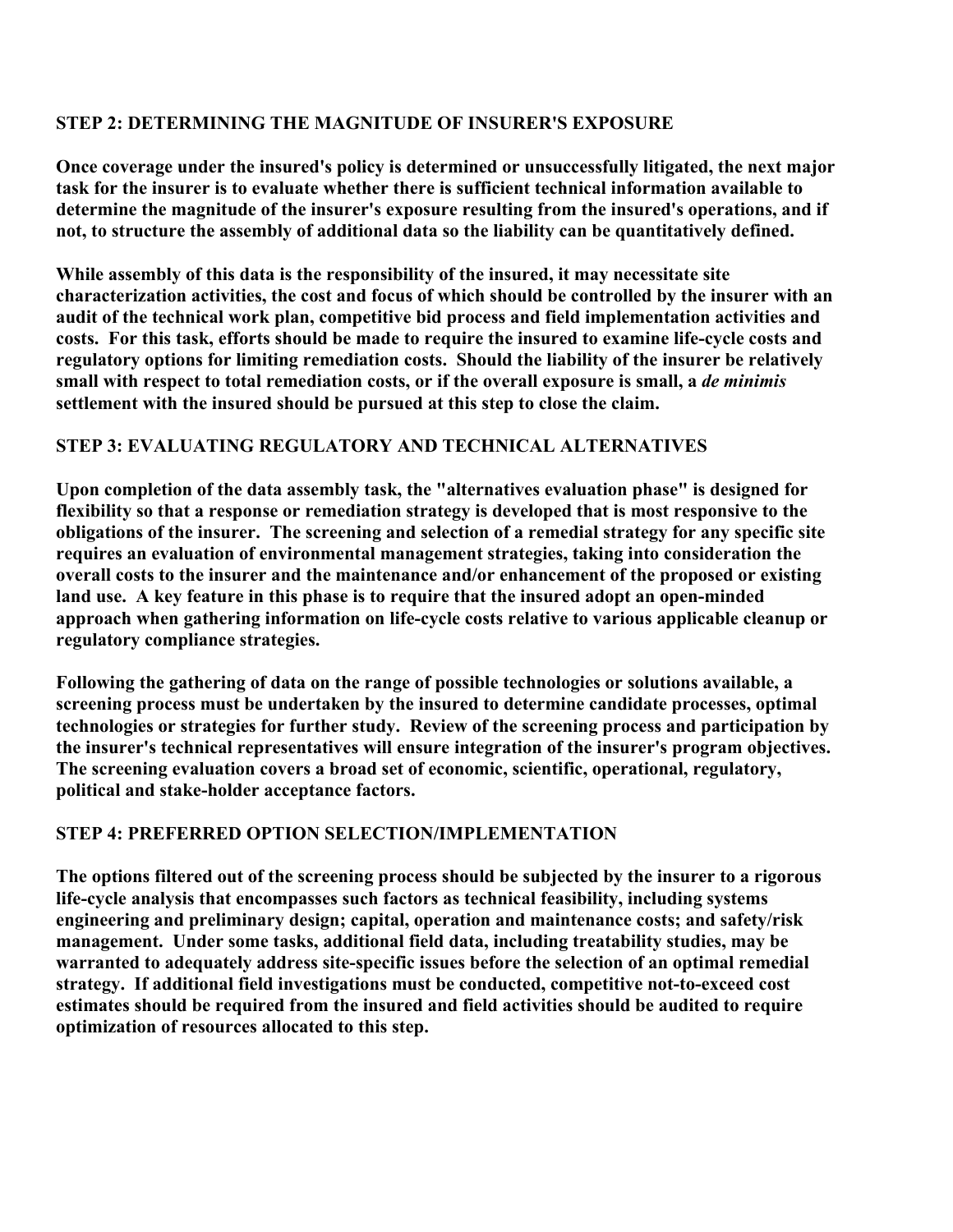**A preferred strategy for cleaning up or closing out a site will be selected upon completion of an analysis of the alternatives, and, if necessary, a final cleanup design and cost estimate will be prepared for review and approval by the insurer.** 

## **STEP 5: INSURANCE CLAIM/CASE CLOSURE**

**Since cleanup actions require many years for completion, a concerted effort must be made by the insurer's technical representatives to evaluate the effectiveness of the remediation system as designed or to decide whether it needs enhancement or is achieving its objective. The goal of this phase is to pursue site closure as soon as practicable by augmenting the remediation system when warranted and negotiating more reasonable cleanup standards if the regulatory climate or physical environment changes. Routine reporting by the insured must include trends analyses to predict the closure schedule. Firm fixed-price remediations are negotiable and an incentive program could be developed to provide financial awards to the remediation firm on contract to bring the site to closure before schedule and under budget.** 

# **ENSURING SUCCESS**

**This five-step process works best when supplemented by program support designed to assist insurers in training and educating their employees and facilitating access to outside technical resources. By providing training and education, some claims management tasks described above can be effectively conducted in-house, except for particularly large or difficult claims or classes of claims. Program support, which can be obtained from a handful of environmental consulting firms experienced with these types of programs, can involve a number of services, including preparing guidelines for conducting cost-effective investigations and remediations; conducting comprehensive and refresher training in technical issues critical to claims management; and developing litigation or settlement papers and providing expert testimony as appropriate. This program works best when insurers have a small in-house staff that specializes in claims management for environmental projects and works closely with outside technical specialists.** 

**An important aspect of any successful program is to have an in-house team of claims management specialists and adjusters trained in this specific area to serve as the focal point for the required technical and regulatory services that can most cost-effectively be outsourced. Effective training sessions for adjusters should be developed in partnership with the subject matter experts and representative of the insurance company. A partnership created through this type of a structure allows various discussion topics to be moderated and fosters an ownership of the program on the part of the insurer's representatives. Workout sessions are advantageous, because they allow participants to focus on particular issues and obtain ideas for resolution of more complex cases.** 

**The ultimate goal of the program is to avoid unnecessary costly regulatory enforcement, litigation and cleanup situations. Even after coverage issues are resolved, many cleanup actions and involved parties, including insurance companies, end up in court. In these cases, it is particularly important to involve technical environmental experts who are skilled in cleanup cost allocation support, expert witness testimony and site-specific issues involved in determining sources of contamination. In some cases, technical support is needed to negotiate creative solutions to**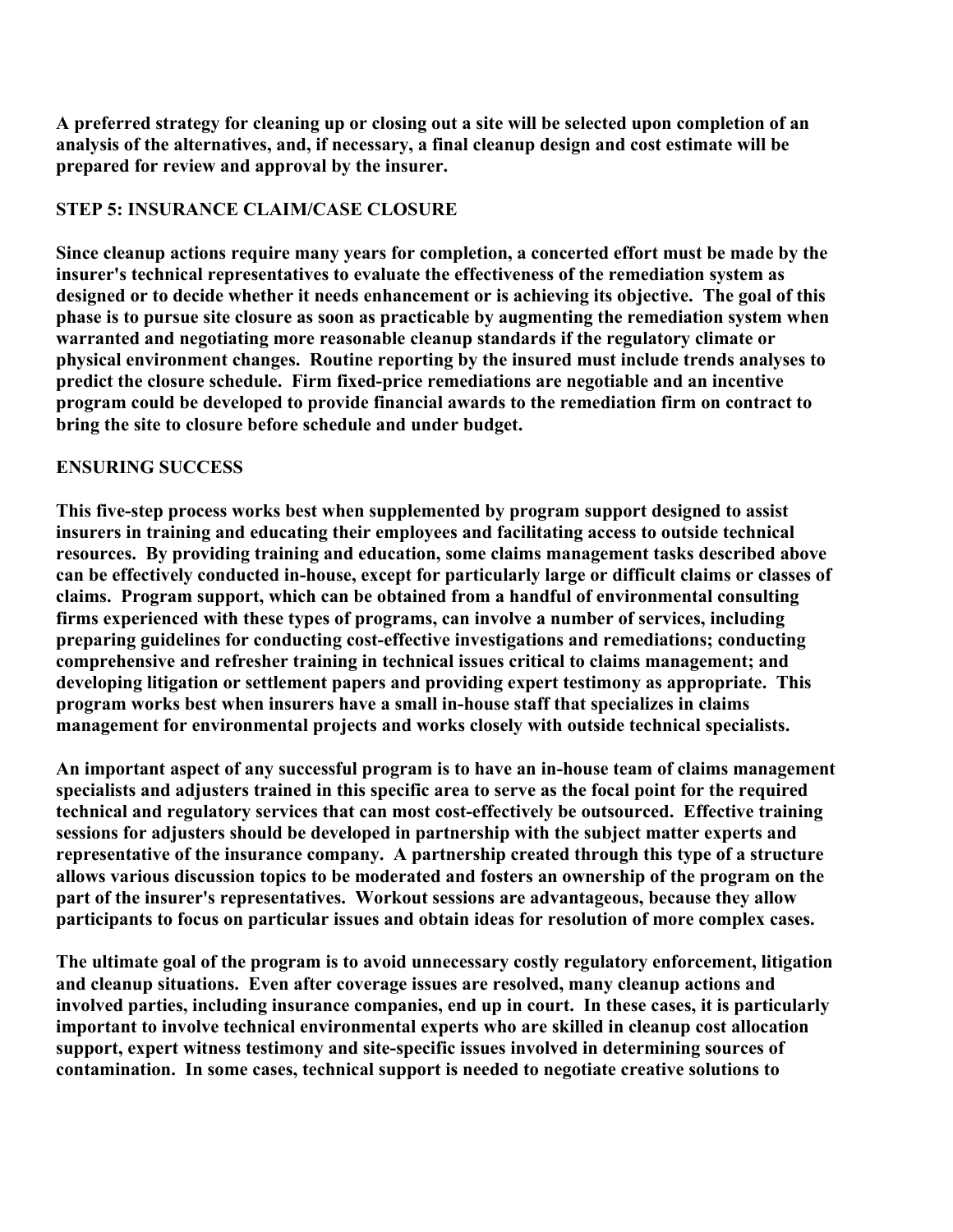**environmental cleanup problems with regulators and to reduce the ultimate life-cycle costs that will have to be paid by an insurer under a covered claim.**

**If an insurer can develop a system of compensation for its technical consultant that provides incentives based on total costs saved, it can be a win-win solution for the insurer and the environmental consulting firm. Experience with implementation of a claims management program has demonstrated that it is an effective mechanism by which to control and reduce the actual costs of covered environmental claims by an average of 15% to 35%.**



## **INVESTIGATIONS AND REMEDIATIONS GUIDELINES**

**One important component of a successful program includes having guidelines which have been professionally prepared for the insurer to critically evaluate the cost implications of the remedial strategies proposed by the insured or its consultants. The guidelines should be tailored to the particular insurer's portfolio. Topics addressed may include:** 

- **Data gathering, manipulation, and analysis and information processing for preparing actuarial analyses and for preparing actuarial analyses and for preparing technical documents**
- **Assembly of a complete administrative record to comply with all applicable regulatory requirements**
- **Formatting technical reports to maximize utility in cost containment**